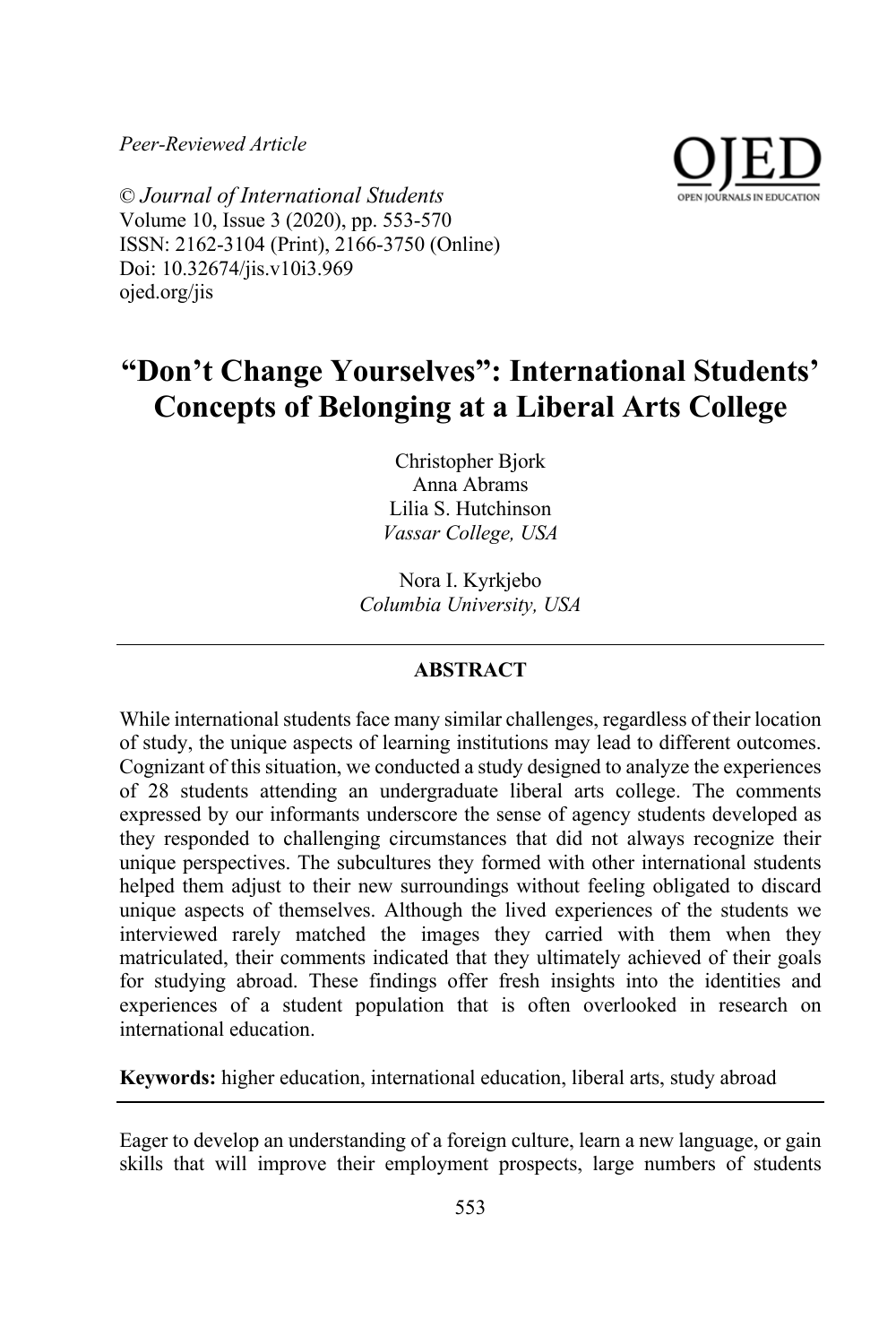embrace the opportunity to study abroad. According to the Institute of International Education (IIE, 2019), the number of international students studying in the United States has steadily increased over the past 25 years. During the 2018–2019 academic year, this number totaled 1,095,299—an all-time high. International study abroad programs have developed into a major industry, contributing \$42.7 billion to the U.S. economy in 2018 (IIE, 2019).

Institutions of higher education often eagerly highlight the benefits of international education, both for domestic students who study in another country and in terms of the positive contributions that students from other countries bring to the host campuses. Facilitating academic exchanges among college students from different national and cultural backgrounds has the potential to foster their crosscultural awareness, communication skills, and social cohesion (Volet & Ang, 1998). According to Knight and de Wit (1995), international education can help students "to understand, appreciate, and articulate the reality of interdependence among nations (environmental, economic, cultural and social)" and thus "prepare them to function in an international and inter-cultural context" (p. 13). Globalization has made it increasingly important for college students to develop these attitudes and competencies (Bittencourt et al., 2019).

Growth in the international education industry has attracted the attention of researchers interested in both the impact of study abroad programs on the institutions that accept international students and the experiences of those individuals. Over the last 20 years, there has been a shift in methods from primarily large-scale quantitative surveys to more qualitative studies that focus on the experiences of actual students (Page & Chahboun, 2019). This has produced a more nuanced and complex understanding of the experiences of international students, documenting both the specific factors that tend to increase student satisfaction as well as the challenges that confront individuals living in unfamiliar social and cultural contexts (Brown, 2009; Zhou et al., 2011). Qualitative studies that "demute" the students and allow them to articulate their own experiences, in particular, "represent an encouraging development where the types of perspectives used are becoming more diverse, more complex, and the viewpoints of the students themselves are being given more emphasis" (Page & Chahboun, 2019, p. 2).

This study was designed to provide such insights into the topic of international education. The research methodology employed centered on the words expressed by students as they reflected on their experiences studying abroad. Another distinct feature of this project is the research site: a private liberal arts college located on the east coast of the United States. Although scholarship that highlights the emic perspectives of international students provides a valuable analytic tool (Page & Chahboun, 2019), researchers have rarely used that methodological approach to study liberal arts colleges. This is not surprising, given that R1 research universities are the most common institutional home for scholars interested in this topic. Yet the unique characteristics of liberal arts colleges also make them fertile sites for research that explores the experiences of international students.

While international students face many similar challenges, regardless of their location of study, the unique context of the undergraduate liberal arts college may lead to different outcomes for people who opt to study at those institutions. Liberal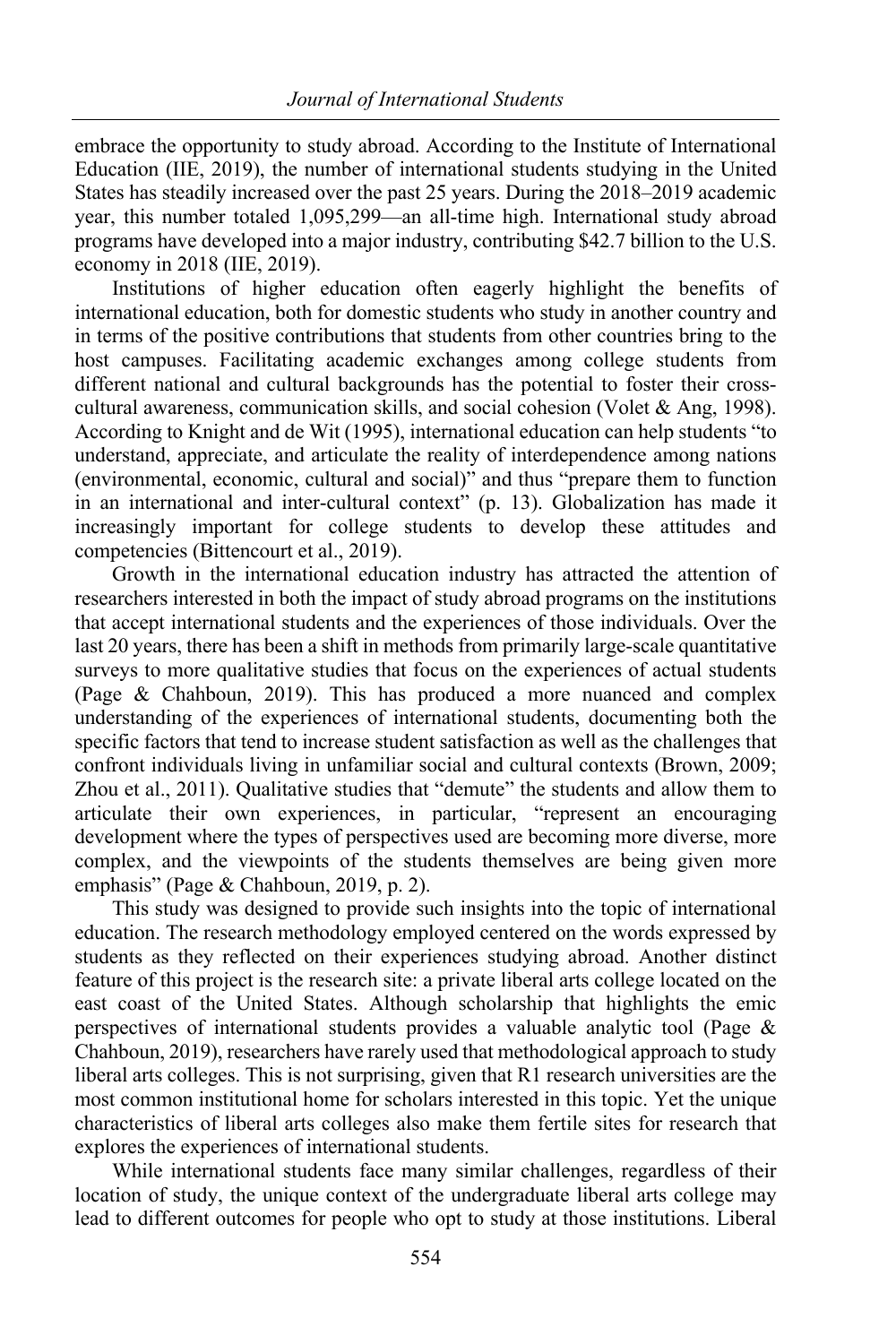arts colleges tend to differ from large R1 universities in terms of size, curricular requirements, social environment, and extracurricular activities offered. Most liberal arts colleges are residential, and strive to create a strong sense of community among students and faculty (Hersch, 2000; Koblik & Graubard, 2000). Academic as well as extracurricular activities are regarded as opportunities to foster that sense of community. Classes tend to be smaller than at research universities and to encourage the active participation of students. According to Lang (2000), "The philosophy of liberal arts is the philosophy of a democratic society in which citizenship, social responsibility, and community are inseparable" (p. 140). Of course, not all liberal arts colleges fulfill this promise, but Lang's statement succinctly summarizes the ideals of liberal arts education.

On the surface, the liberal arts mission would appear to support the goals frequently ascribed to international education. The emphasis on community-building, close relationships between students and faculty, and learning through extracurricular activities, in particular, could help international students studying at liberal arts colleges develop stronger ties to their host institutions than is often the case at large R1 universities. The dearth of research on this topic, however, makes it difficult to state with any confidence how the education provided by liberal arts colleges shapes the lives of international students. Cognizant of this situation, we conducted a study designed to document and analyze the experiences of a sample of students attending an undergraduate liberal arts institution, which we will refer to as Bailey College. Our research was anchored by the following questions:

- 1. What specific conditions exerted the most powerful influence on their adjustment to college life?
- 2. How do international students articulate their most successful and challenging experiences at a liberal arts college?

Analysis of the data we collected indicates that students at liberal arts college do go through a socialization process that differs from their peers at large research universities in several key respects. In the sections that follow, we present the findings of our work. Those findings offer fresh insights into the identities and experiences of a student population that is often overlooked in research on international education.

# **LITERATURE REVIEW**

Research that examines the experiences of students who venture abroad to study offers some valuable insights into the adaptations that international students make as they adjust to unfamiliar learning environments. Scholarship on this topic is frequently premised on the assumption that bringing students with different cultural backgrounds together to live, work, and study will yield widespread benefits for members of the host institution as well the individuals who come to study there. Studies that document the lived experiences of sojourners, however, suggest that this goal is not always met. In a review of literature on this topic, De Vita (2007) posited that "the ideal of transforming a culturally diverse student population into a valued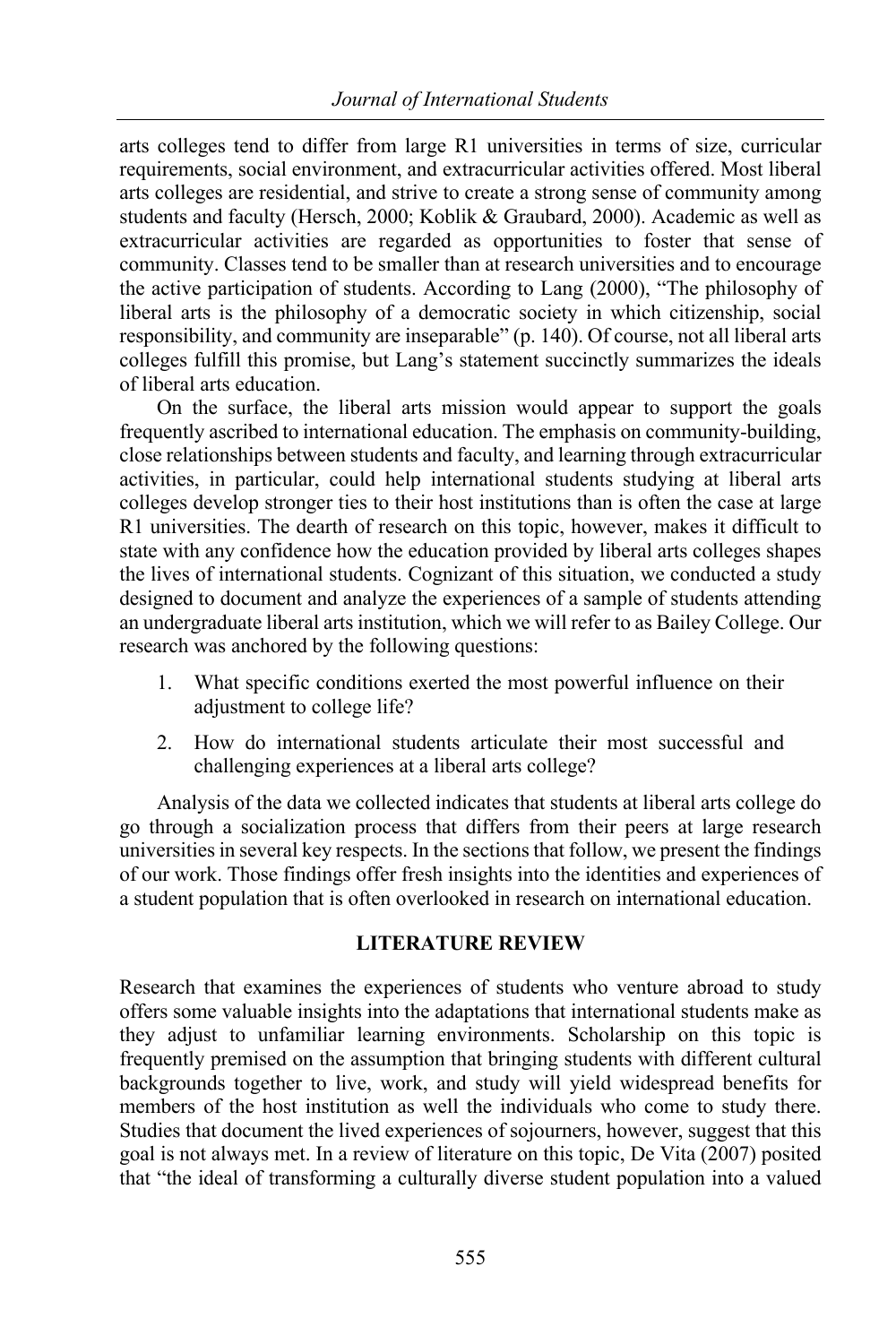resource for activating processes of international connectivity, social connectivity and intercultural learning is still very much that, an ideal" (p. 165).

A multitude of studies offer evidence in support of De Vita's assertion. Over the past 25 years, researchers have documented in great detail the specific factors that impede international students' smooth adjustment to their host institutions. This body of literature highlights social, administrative, curricular, and pedagogical factors that interfere with the objective of transforming "the campus and the classroom into a vibrant microcosm of the world" (Leask, 2009, p. 206). Both the formal and informal curriculum in host institutions can create "cultural silos" that prevent international students from thriving in their new environments (Leask & Carroll, 2011, p. 649).

One of the most common themes of this scholarship is that linguistic challenges frequently confront nonnative English speakers (Brown, 2009; Leong, 2015). Lack of fluency in the dominant language can create barriers to expression for international students, as well as mental stress and strain (Bittencourt et al., 2019). Individuals who lack strong English language skills may have trouble comprehending lectures, making sense of assigned readings, expressing themselves fluently in writing, and reviewing for examinations efficiently (Leder & Forgasz, 2004). This is especially true for East Asian students who study at institutions of higher education in the United States (Zhou et al., 2011).

The lack of command of the dominant language in a college or university can create social challenges for international students as well. Difficulty expressing themselves fluently in the host language, unfamiliarity with local idioms, and limited understanding of the local culture can all undermine visiting students' attempts to develop friendships with domestic students. According to Belford (2017), "[F]riendship formation plays a significant role in how international students experience cross-cultural transitions" (p. 502). Yet research on this topic indicates that international students frequently have trouble making friends from the host culture (Ward et al., 2001). Although these students are often eager to develop bonds with host nationals, "student expectations of interacting with the host are usually unfilled as contact is described in most studies of friendship patterns as rare or nonexistent" (Brown, 2009, p. 440).

Another challenge for international students that researchers frequently highlight relates to the learning environments and pedagogical practices common to host institutions. Pupils who have previously been educated in schools where lecture is the predominant form of instruction must adjust to more interactive classrooms; those who do not alter their behavior may be labeled as passive or surface learners (Watkins & Biggs, 1996). Fox (1994) concluded that academics in Western cultures tend to regard international students as lacking the ability to analyze difficult texts and to develop logical arguments of their own. Furthermore, when such issues surface, instructors frequently misinterpret the behavior of international students and expect those students to adjust to their pedagogical approaches, without modifying their own instructional practices (Weikala & Watkins, 2008).

Clearly, international students face a host of challenges when they venture abroad to study. Yet research published over the last decade has raised important questions about the way those challenges have been framed in the literature. Until recently, research that presented international students as "having a set of identifiable problems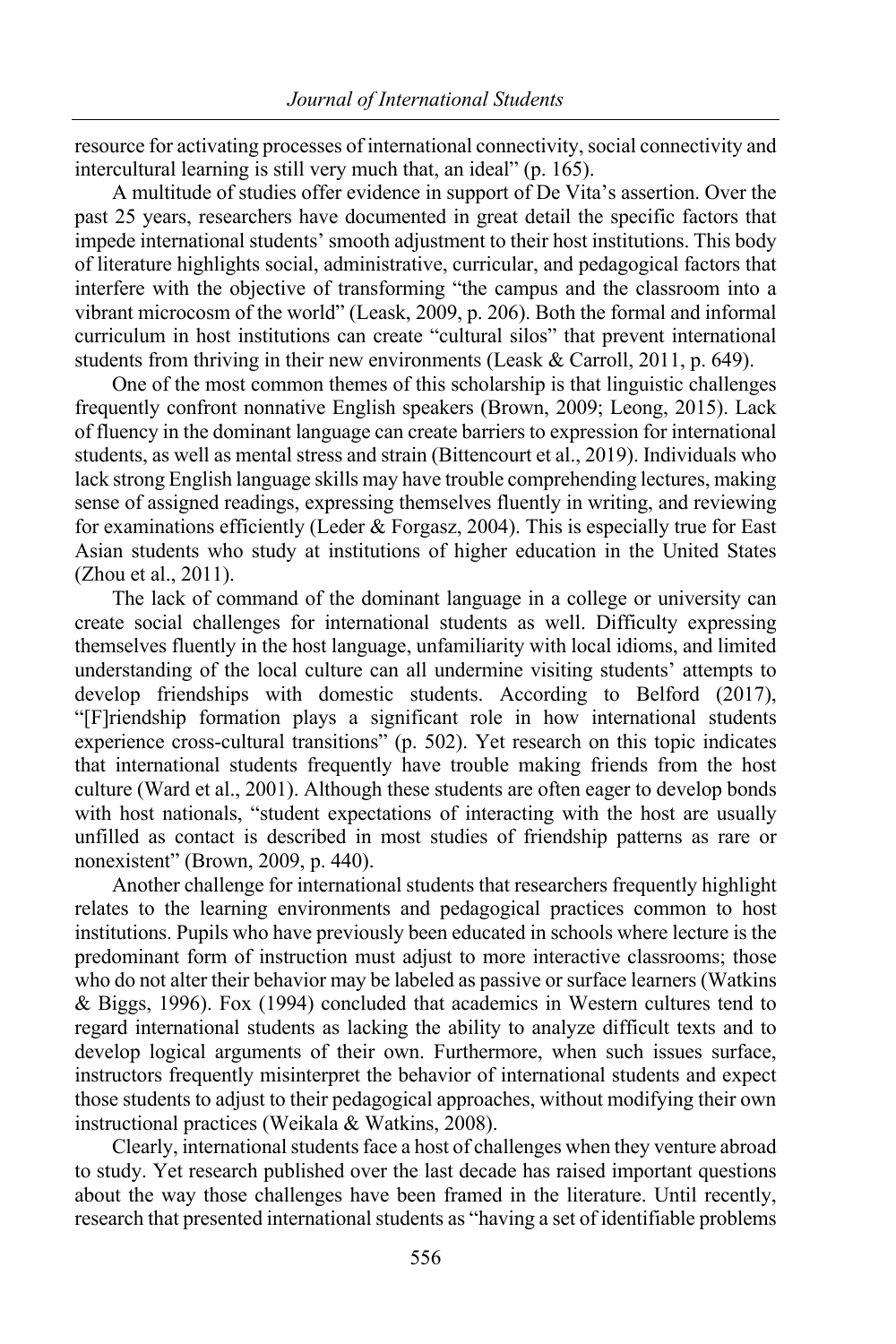rather than focusing on any inadequacies within the host community" (Lee  $& Rice,$ 2007, p. 388) were the norm. The prevalence of such deficit models essentialized the experiences of international students and reinforced their ascribed status as outsiders. Studies that look at the experiences of sojourners from their perspective, in contrast, can complicate our understanding of international students, adding valuable layers to analyses of their experiences (Jones, 2013; Montgomery & McDowell, 2009). While acknowledging the difficulties often faced by international students, these qualitative studies also draw attention to the strategies that individuals can employ to overcome those obstacles.

This growing body of research suggests that even when international students struggle to penetrate mainstream campus cultures, they may still benefit from the study abroad experience. Social isolation does not necessarily lead to failure, as deficit models sometimes imply. Students who are not welcomed into the inner circle of host institutions may protest against or negotiate problematic conditions to their own benefit (Page & Chahboun, 2019). They may also acquire skills and attitudes that ultimately prove valuable. For example, international students frequently form strong co-national networks that yield social as well as academic benefits (Bittencourt et al., 2019). Students may emerge from this process with skills and social capital that enhance their employment prospects at home. Through their interactions with other students, both domestic and international, they may also develop cross-cultural competencies that will be valuable regardless of their ultimate place of residence or career pathway (Jones, 2013; Rizvi, 2005). This evidence problematizes stereotypical depictions of international students as passive reactants to institutions that relegate them to the margins of campus.

#### **THE RESEARCH SETTING**

Bailey College is a highly selective, small U.S. liberal arts college in the northeast that was founded in the mid-1800s. The school is known for its strong commitment to financial aid, low teacher–student ratios, and support for diversity. Students come from a wide range of backgrounds with varying social, political, and religious beliefs, and respecting these differences is a foundational aspect of Bailey's community. Included in these varying backgrounds are numerous first-generation students as well as many international students.

Bailey started admitting international students in the early 1900s when the president of the institution sought for ways to "emphasize the international aspect of learning" on campus. In the mid 1900s, an article in Bailey's school paper stated that "Every year there are new foreign students coming to [Bailey] from all over the world. They are encouraged to come, welcomed warmly and given all the help we can give because [Bailey] believes that their presence adds a vital ingredient to the process of learning and living in this community" (1953). This outlook has not changed over the years as the number of international students at Bailey has continued to grow. Today, Bailey's international community consists of more than 300 students from over 60 countries.

Once admitted to Bailey, international students have access to a wide range of services including the Office of International Students (OIS). This office consists of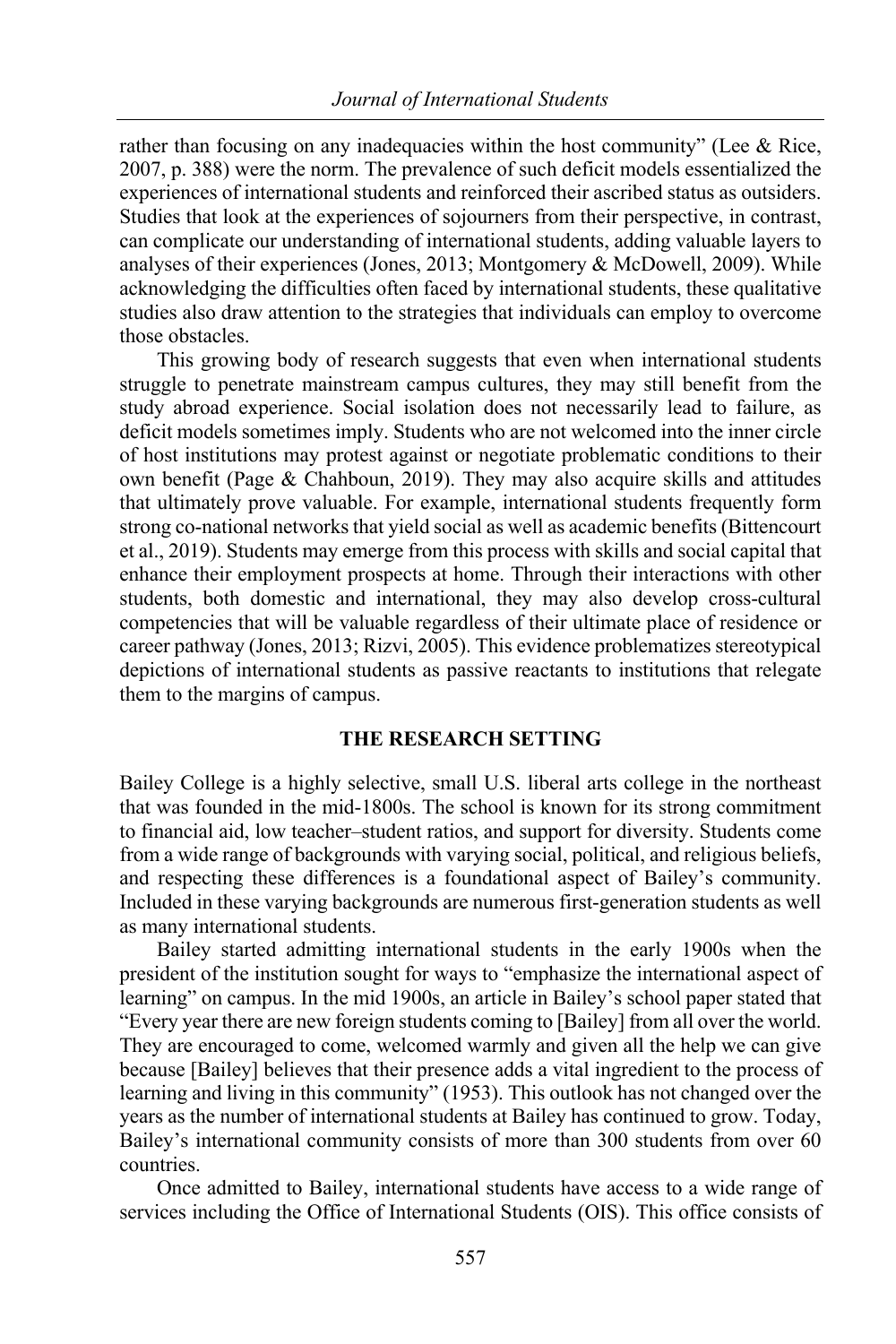a director and a team of student interns that provides international students with guidance on taxes, immigration, employment, and visas as well as programming throughout their time at Bailey. Programs for international students include international orientation, trips to nearby cities, international photo contests, and international dance performances. The mission of this programing is threefold: to build a sense of belonging among all the international students, to learn how to navigate difference particularly in the context of communication across cultures, and to cultivate intercultural competence and global citizenship among all students. In addition to OIS, international students also have access to the Bailey International Students' Association (BISA), a student-run organization for international programming that was started in 1974. BISA complements OIS by providing more casual student-only events, which gives students an opportunity to get to know each other in a more informal setting.

#### **METHOD**

The objective for this research project was to document and analyze the experiences of international students studying at an undergraduate liberal arts institution. The consensual qualitative research method, which emphasizes words rather than numbers, seemed best suited to the goals of our research. This inductive approach relies on open-ended interviews, small samples, attention to context, and the integration of multiple perspectives on the issues being studied to explore the experiences, attitudes, and convictions of a group of informants (Hill, 2012). Rather than study a large number of students attending multiple institutions, we opted to closely examine the experiences of a relatively small number of informants; our objective was to develop a nuanced understanding of those individuals, rather than to generate findings that could be applied to a large number of colleges and universities.

# **Participants**

We employed a purposeful sampling procedure to produce a group of informants who brought a range of experiences and opinions to the project. According to Patton (1990), "[T]he logic and power of purposeful sampling lies in selecting informationrich cases for study in depth" (p. 169). We chose to study a liberal arts college in the northeastern area of the United States that has consistently accepted a sizeable number of international students. The most recent statistics available indicate that students who hold foreign citizenship constitute approximately 13% of the Bailey student body. With the assistance of OIS, we distributed an electronic survey to 350 individuals identified as international students by the college. Sixty-two students completed and returned the survey (a response rate of 17.7%).

Seeking to hear from people with a range of backgrounds and experiences, we identified four regions of the world (Africa, Asia, Europe, and Latin America) that send the largest number of students to the college. Next, we randomly selected students from each geographical area and invited them to take part in in-depth interviews about their experiences studying at the college. When a student declined to participate, we contacted the next person on the list of survey completers, until we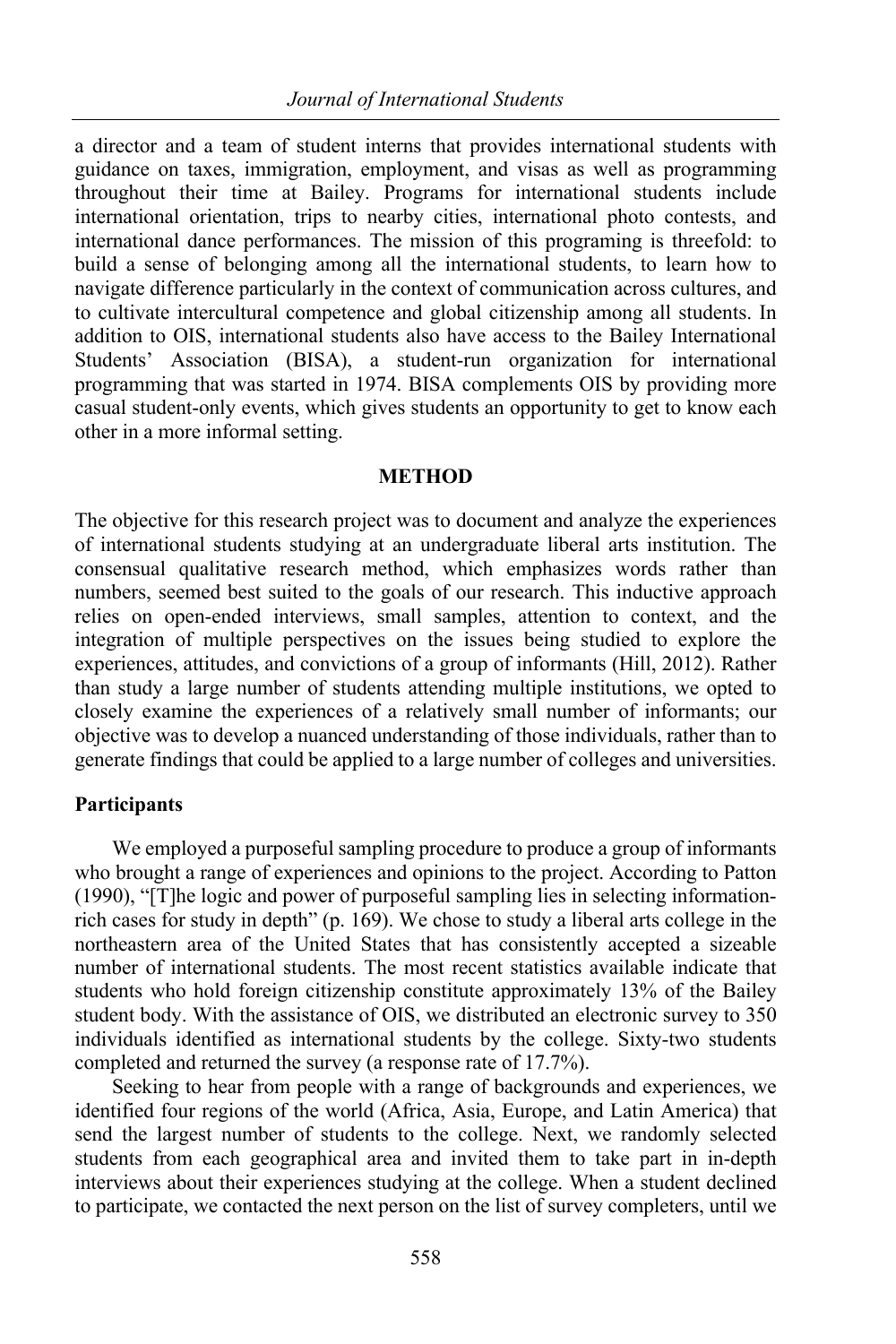reached our target of 30 interviewees. Two students dropped out of the study, which produced a total of 28 interviewees. All of the people included in this sample were undergraduate students who hold passports in countries other than the United States. They ranged in age from 18 to 22, and had completed at least 1 year of college; 60% were female and 40% were male. Although this sampling approach was not scientific, we believe it provided us with a collection of interviewees representing a range of linguistic, cultural, religious, educational, and gender backgrounds.

#### **Data Collection and Analysis**

Interviews with the 28 students were conducted over 5 weeks in the fall of 2017. The semi-structured interviews included 37 core questions. Before the interviews began, participants filled out a short questionnaire. Interviewers posed unscripted follow-up questions based on the responses provided by informants; interviewees were free to decline to respond to individual prompts, and to explore areas of interest in greater depth. The discussions that developed included "a mixture of conversation and embedded questions" (Fetterman, 1989, p. 49) designed to produce a balanced rapport (Wilkinson & Birmingham, 2003). Interviews were conducted in a variety of locations (e.g., dormitory room, library, cafeteria), depending on the informant's preference. All of the interviews were conducted in English and digitally recorded. Participants signed consent forms and had the option of withdrawing their participation at any point.

Members of the research team transcribed the interviews and developed a coding system together. After reviewing the set of transcribed interviews, each researcher constructed a list of codes that could be used to analyze the data. Following the inductive approach to constructing a domain list described by Thompson et al. (2012, p. 104), the research team then met to discuss the codes that had emerged from the independent reviews of transcripts. Researchers shared their rationales for selecting the codes they came up with, provided each other with critical feedback, ultimately producing a consolidated set of codes. All of the transcripts were then coded using the categories agreed upon by the research team. Additionally, each transcript was given an identification code to ensure the interviewees remained anonymous during the coding process. An inductive analysis was used to identify patterns, themes, and categories of analysis that emerged from the data. All interviewees were given pseudonyms to protect their privacy.

#### **RESULTS**

Our analysis of the survey and interview data we collected provides support for some conclusions drawn by research that examines the experiences of individuals studying at large research universities, and also highlights some aspects that are unique to undergraduate international students studying at a liberal arts college. Below, we present interview data that relate to the two research questions that guided our study.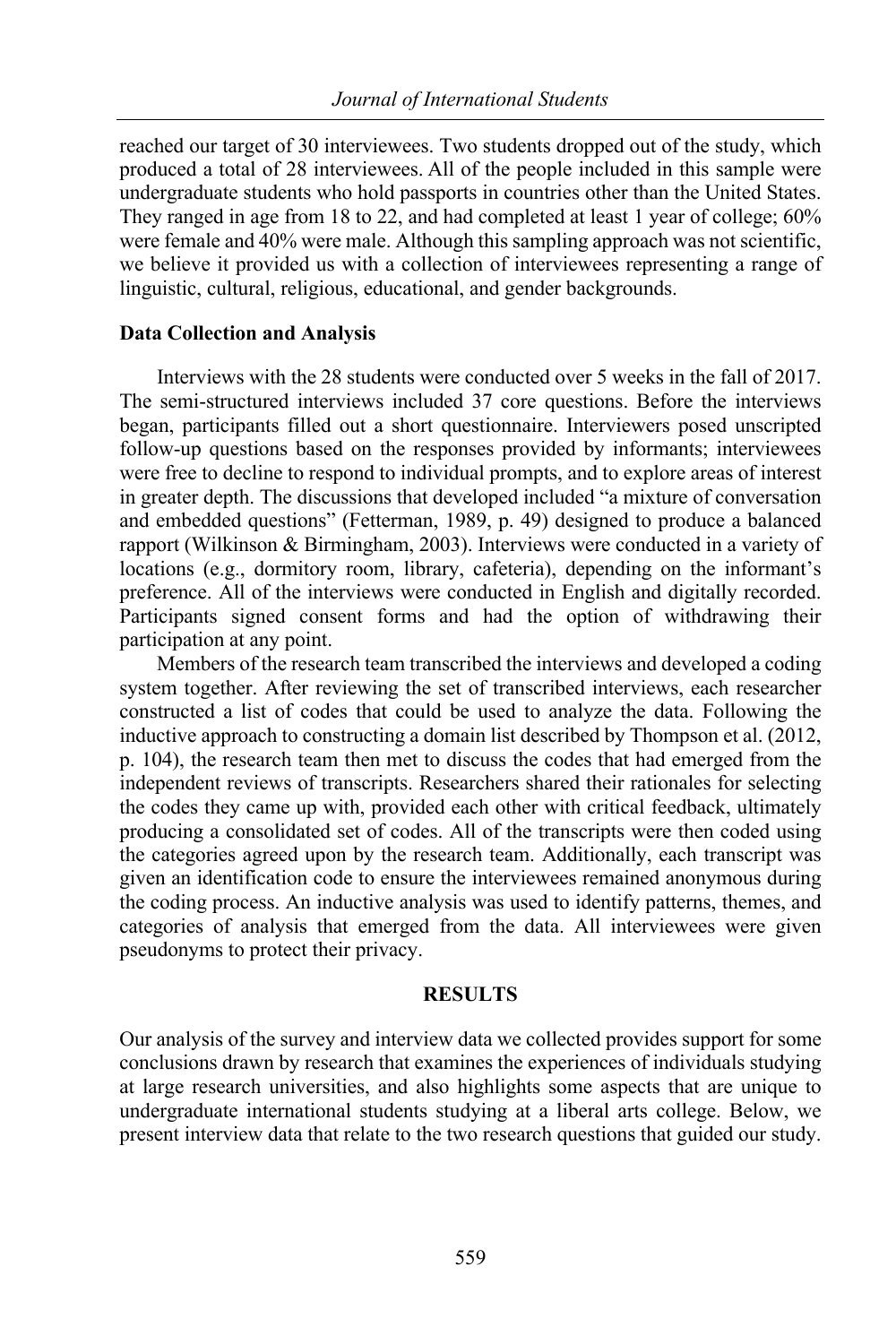#### **Q1: What specific conditions exerted the most powerful influence on their adjustment to college life?**

When international students arrive on an unfamiliar college campus, they often experience some form of cultural dissonance. Structured programs designed to enhance their sense of belonging can ease the transition from home to a new school (Andrade, 2006). Comments shared by our informants supported this idea. Although interviewees expressed their appreciation for a variety of individuals and programs, the activity that seemed to have a particularly powerful impact on their adjustment was international student orientation (ISO).

At Bailey, first-year international students are asked to arrive on campus 4 days before the campus-wide new student orientation (NSO) offered by the college. During this initial time with only international students on campus, OIS organizes numerous activities for new students: shopping trips to the nearby mall, campus tours, introduction sessions with other administrative offices, information sessions, picnics, etc. According to the international students we interviewed, ISO was instrumental in smoothing their transition to their new surroundings. The structure and tone of the orientation allayed their initial anxiety about studying abroad and helped them establish valuable support networks. The interview excerpts below highlight some of the specific ways that ISO helped international students adapt to their new environment:

Rahul: Orientation was just super chill… All the internationals were in the same boat as me right. Because for most of them it was the first time away from home, different country, different culture, they're all nervous. So, everyone in the beginning was making an effort to be friends so it was just really nice, family, community. I made really good friends.

Rakesh: International orientation, I couldn't have done it without it. It's extremely necessary. [It prepares you] for certain things, for certain ways of thinking, vocabulary. It's tough making friends when you're so conscious that what you're talking about, how you're talking about, what you sound like.

Although most informants emphasized the positive aspects of ISO, some acknowledged problematic ones. Several individuals, for example, noted that holding a separate orientation for international students reinforces divisions between international and domestic students. At a critical time in the adjustment process, international students at Bailey receive valuable support, but in a format that underscores their differences from domestic students, as Gabriela observed:

Gabriela: There's a perception that international students stick to international students… I think it's true. It's not that we don't interact with American students; it's because international orientation comes first and there is a certain camaraderie that comes from it. You embrace other international students.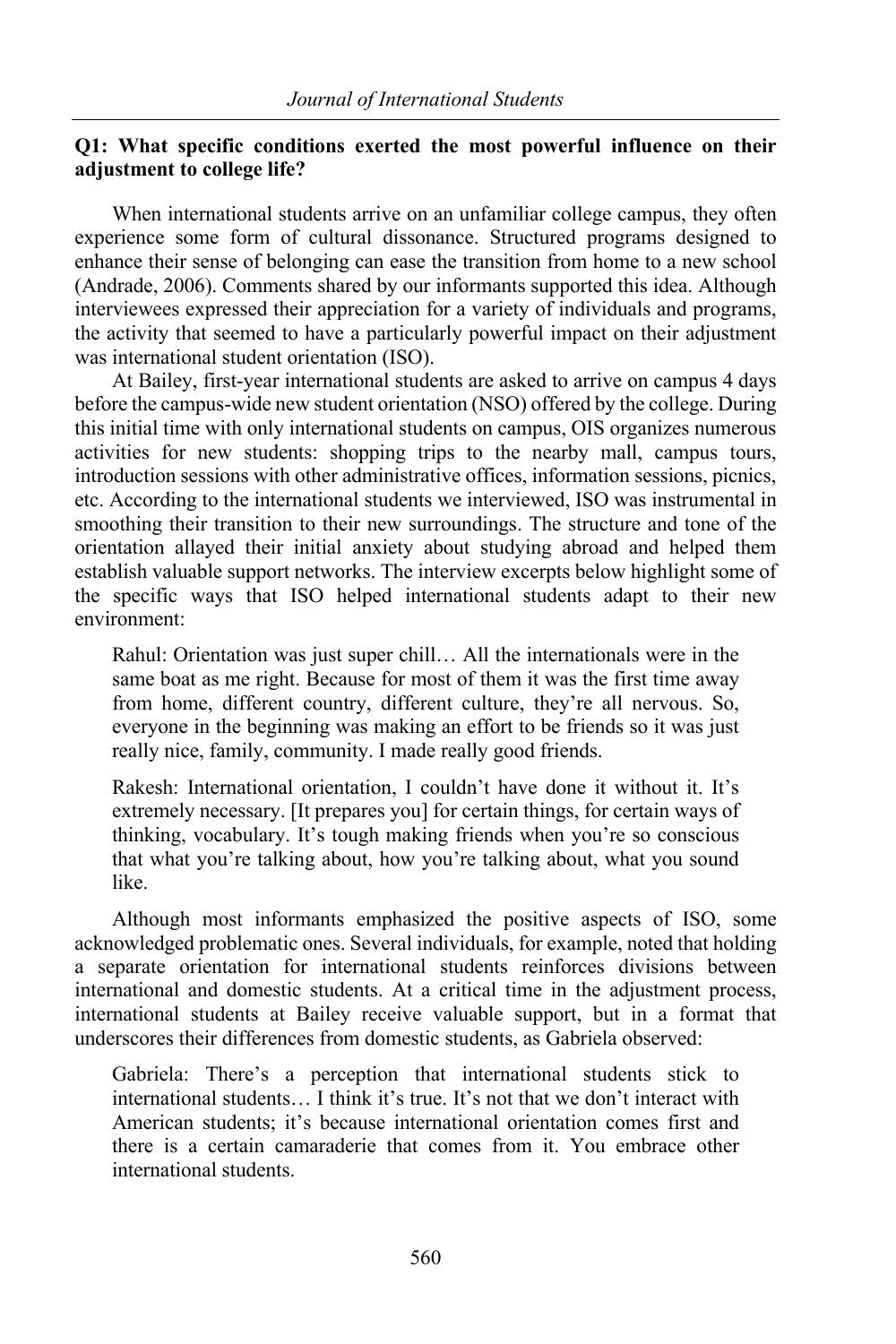Interviewees also described a sense of dissonance between ISO and NSO. For many of the people we interviewed, ISO alleviated the stress they experienced by letting them settle in before domestic first-year students arrive; NSO, in contrast, actually heightened feelings of alienation and loneliness for them because the campus-wide orientation did not acknowledge their presence or the contributions they made to the incoming class. The U.S.-centric approach to activities purportedly designed to welcome new domestic students to campus made some international students feel invisible:

Interviewer: How would you have improved your transition?

Rakesh: In orientation [there should be] a recognition that there are international students. The only time our existence is explicitly mentioned is during [the] *I Am Bailey* [workshop], but beyond that there's no inclusion in any programming or any messaging or any activities so just that you see that someone knows you exist.

The feedback our informants offered in regard to both ISO and NSO suggests that while international students do seek concrete information about the practical challenges associated with living abroad, the issues they found most perplexing related to the norms that guide social interactions at Bailey. They were more interested in talking about how to engage in a politically charged conversation with other students than in learning how to open a bank account or where to buy laundry soap. OIS did offer workshops during ISO designed to familiarize international students with American popular culture and language, but students expressed mixed reactions to these events. Some students were struck by the limited attention devoted to race relations and, more broadly, U.S. politics. As Niklas picked up on, the framework through which liberal arts colleges approach these conversations is built on U.S. context and history. While universities are often praised for their efforts to recruit international students, informants indicated that expanding access to their campuses is not sufficient:

Nadiah: I feel like OIS is kind of in a place where maybe it needs to think about how to address the political realities of international students' experiences. And I think OIS does a wonderful job right now in terms of administrative, and legal, and financial support, things like that. I also feel like there's also a lot of grievances that go beyond OIS. Like just dealing with all of the realities that have come up post 2016 [the travel ban, arrests of immigrants, etc.] … OIS needs to recalibrate its mission a little to face those things head on.

Clearly, students appreciated the support provided by OIS during orientation. For many, the office became a sort of home base that they returned to throughout their time at the college. The office affirmed their value as citizens of the college and celebrated their unique talents. It also helped students establish support networks that they relied on throughout their time at Bailey. Yet, the comments above suggest that activities organized by OIS also reinforced international students' sense of separation from mainstream campus culture. Adapting to life at Bailey was a complex process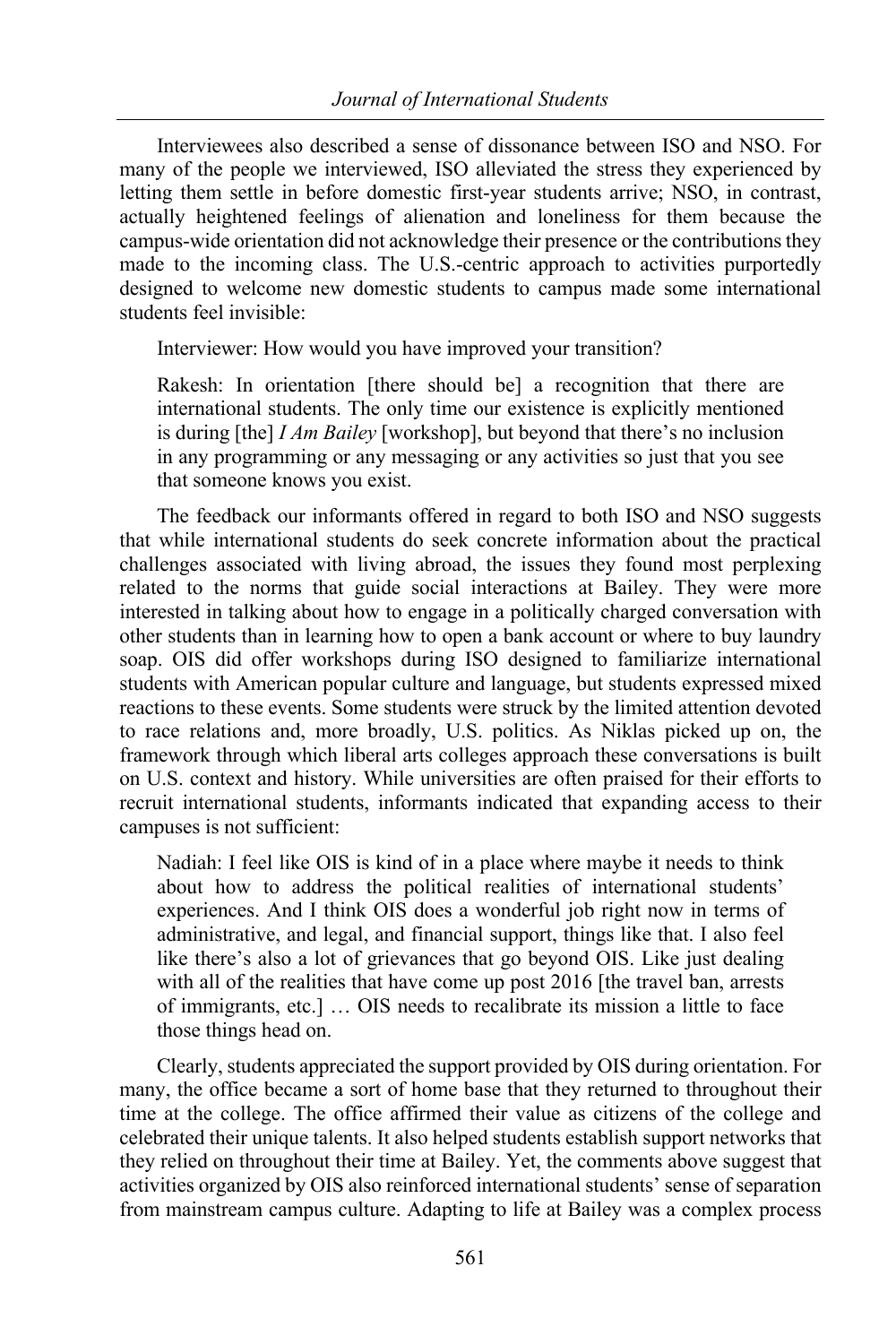that involved negotiating implicit, often opaque, norms that were rarely discussed openly.

# **Q2: How do international students articulate their most successful and challenging experiences at a liberal arts college?**

Research on international education often emphasizes the academic challenges that students face while studying abroad. Lack of fluency in English, in particular, can prevent international students from realizing their goals. The majority of students we interviewed, in contrast, expressed satisfaction with their academic experiences at Bailey. In reflecting on their courses, most indicated that they felt well prepared to succeed in their classes, as the following comment illustrates:

Oliver: I maybe expected it to be a little more academically rigorous. For a long time I got by with doing not that much work and getting pretty good grades… In terms of the workload, I thought it would be heavier. I thought a lot of classes would go into more depth on some issues.

A variety of factors help to explain the high levels of academic success reported by international students at Bailey. Two influences appear particularly significant. First, admission standards at the college are quite high. Bailey is commonly labeled as a "highly selective" institution. International students must score at least 100 on the internet-based TOEFL exam to qualify for admission, and are encouraged to take the most challenging courses offered at their high schools. Due to these rigorous entrance requirements, most students admitted to Bailey have strong academic and linguistic foundations to build upon. Second, liberal arts institutions like Bailey emphasize undergraduate teaching and mentoring, which is not always the case at large research universities. The student–faculty ratio at Bailey was 8:1 the year we conducted our research. This academic support network reduced the chances that students who experienced academic difficulties would fall through the cracks. We do not mean to suggest that all international students at Bailey thrived in the classroom. In reflecting on their academic experiences, several interviewees expressed frustration or concern with less than optimal learning conditions. However, such critical comments tended to highlight issues related to learning climate rather than level of difficulty:

Beatrice: I feel like it's the same, but for some reason, I don't feel the courage to talk in class. Back home I talk a lot in class. I answer questions. I would ask questions. But like not really here. I don't know the classroom environment. I have been tense. I don't want to be the girl who is always answering the questions.

Nadiah: Why do I feel so nervous about participating sometimes? I honestly feel like it's because… psych majors tend to be mostly white students and white professors, and that's a little awkward to deal with, especially when we are talking about topics like stereotyping [or] homelessness, topics that I feel get a little strange when you have mostly privileged people in the room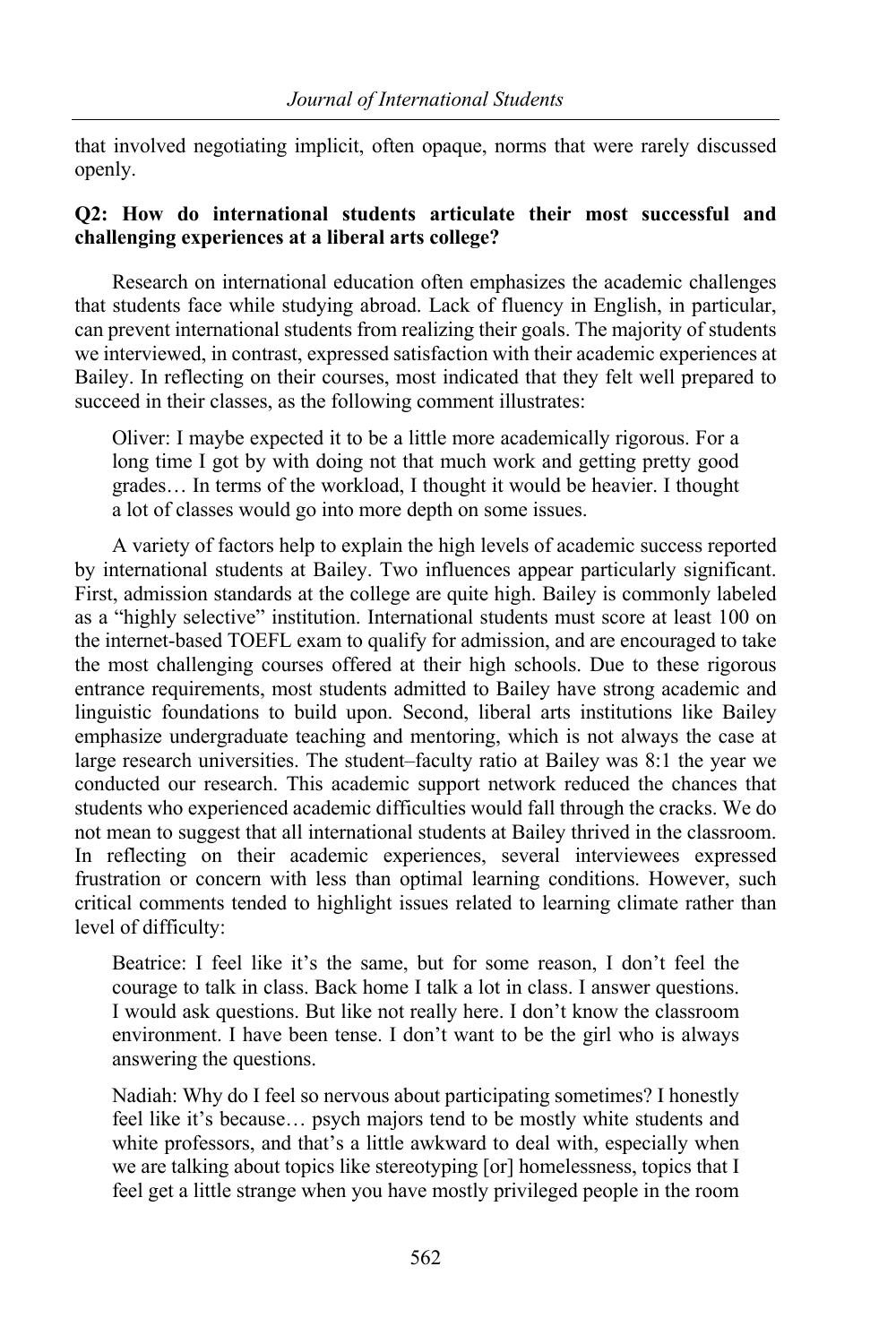talking about it. Sometimes I feel like professors and students themselves don't have an awareness of that.

These comments speak to a reality that has rarely been highlighted in research on international education: the cogent influence that sociopolitical context can exert on all aspects of life for sojourning students. Although Bailey frequently declares its commitment to diversity and inclusion, comments made by international students underscored the limitations of those avowals from the administration. They frequently struggled to negotiate unstated norms related to self-expression at the college, and felt that they had to carefully self-censor their comments or risk being criticized by their peers.

Our analysis suggests that the political culture on Bailey's campus often determines how students interact with domestic students, or, more specifically, do not interact. Many of the international students we interviewed indicated that they prefer to listen to, rather than engage in, sensitive conversations. While some individuals indicated that this disengagement stems partially from a lack of familiarity with or interest in U.S. politics, the presence of a "call-out culture" on campus had a more powerful influence on their behavior. We loosely define this "call-out culture" as an environment in which people are rigid in their beliefs and that student who question those beliefs fear being called out.

Remarks shared by our participants reveal that at Bailey the modes of liberal/conservative and open-minded/close-minded are collapsed: Students tend to associate liberal with open-mindedness and link conservatism with closemindedness. Many of the students we spoke with initially accepted this oversimplification of ideologies. Yet they gradually learned that if they expressed ideas using certain words or examples, they were often branded with labels that impeded their ability to form relationships with domestic students:

Gabriela: This is what Bailey makes you feel—that you can't say these things because everything is so black and white. And once you're racist, you're [a] racist forever and everyone will know because there's a culture of calling out, which I can see has value, but they've used it to a point where it's detrimental and it takes away conversation.

Worried that they might say something considered controversial, international students often avoided entering conversations about politics, even though their unique backgrounds could have added depth to many of those conversations. In this way, the "call-out culture" generated a form of self-censorship that privileged the opinions of some students above others. A number of interviewees explained that they felt more comfortable engaging in political discussions with other international students, who were not likely to criticize them if their opinions diverged from their own, as the following comments illustrate:

Rahul: I feel because—I think this is a thing for most internationals—but sensitivity is less of an issue outside of the U.S., so I'm less careful of what I say when I'm around internationals than I am around domestic students.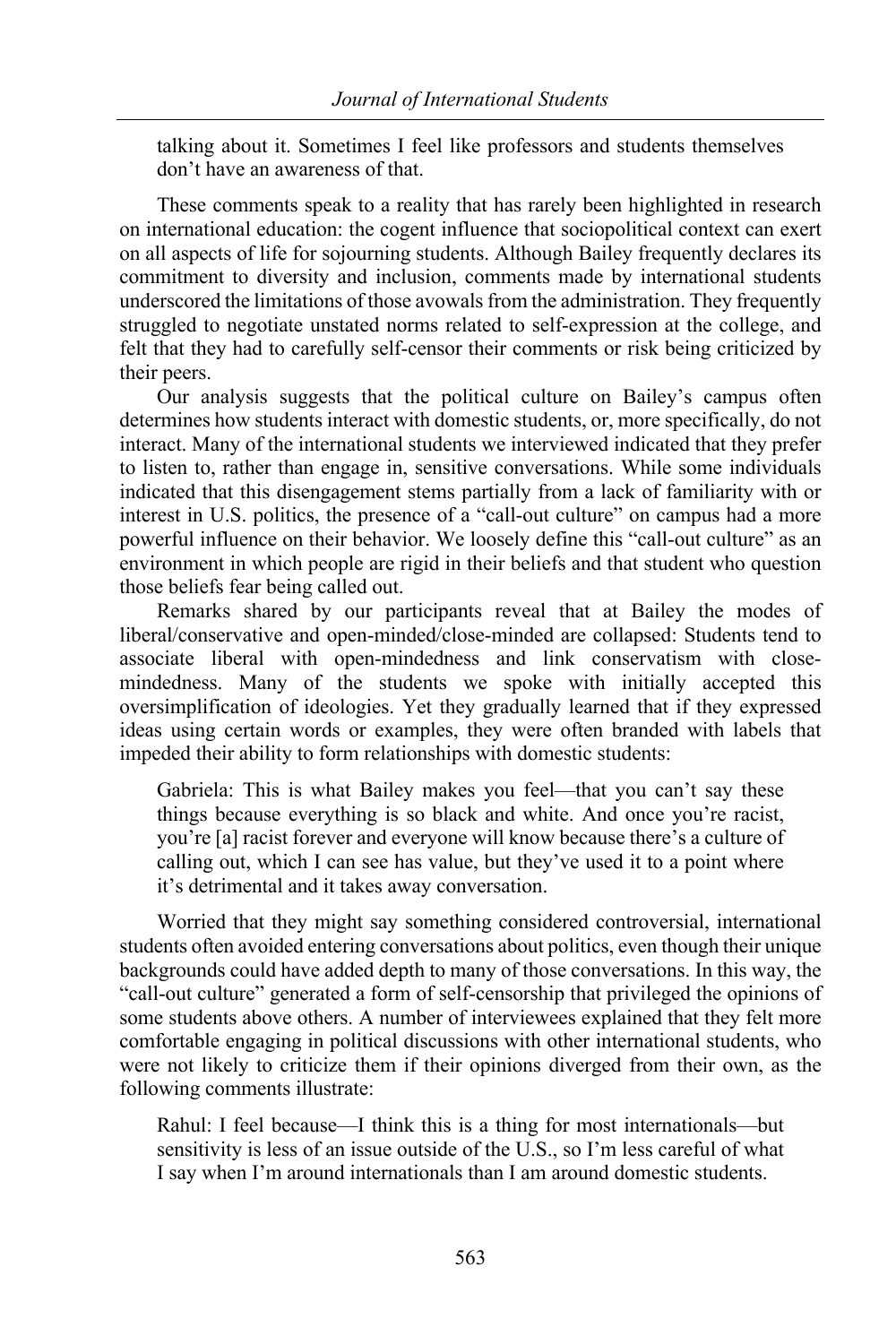Ruensa: I've noticed a lot of the time I can't express myself freely when I'm in the presence of domestic students. There's this exhausting need to be politically correct all the time, and that's not exactly a bad thing. But at the same time, it's exhausting… With international students, you can just tell them, oh I know nothing about this, and you won't be called out in any way.

In the eyes of many international students, the call-out culture at Bailey created an exclusionary environment that impeded honest discussions among people from different backgrounds. The hyper-critical attitudes of some domestic students were especially troubling to individuals from countries who faced serious economic and social challenges. From their perspective, the heavy emphasis placed on issues related to individual identity often overshadowed more systemic challenges that demanded attention, as Antoine noted:

I guess there are a few times where I feel like people don't get it because they are all American… Issues they have I feel like aren't issues the common person has… When people in Jamaica are struggling, they are struggling to go to school, to eat, have lunch money. Here your issues are if someone misgenders you… It's hard for me to take a lot of it seriously.

The most common strategies international studies relied on to cope with such situations were self-censorship and self-segregation. These coping mechanisms helped interviewees manage the stress they experienced. Rather than enter into risky territory, they frequently remained silent or expressed their feelings honestly only in the company of other international students.

Although most interviewees related examples of feeling excluded on campus, they tended to frame such situations as opportunities for personal growth. Being thrust into an unfamiliar cultural context challenged them to develop coping strategies they had not relied on in the past. These strategies included both psychological and relational adjustments to unexpected situations. When confronted by what could be regarded as unfortunate circumstances, international students frequently relied on each other for support and guidance:

Isabela: On many levels, I feel like all international students, it doesn't matter where we come from, we are more similar to each other than with any American. In many ways: in the ways our families work, in the ways we see family and see other things.

Nicole: I realized the international community is the closest sense of home that I'd get just because we're all bonding over a sense of displacement we share that with each other, and we share homesickness with each other and culture shock.

Furthermore, forging ties with other students experiencing similar challenges helped international students overcome the barriers they faced without modifying their core beliefs or values. Several of the individuals we interviewed emphasized both the monocultural aspects of the Bailey campus culture and the importance of resisting pressure to assimilate into that culture. Interviewees stressed that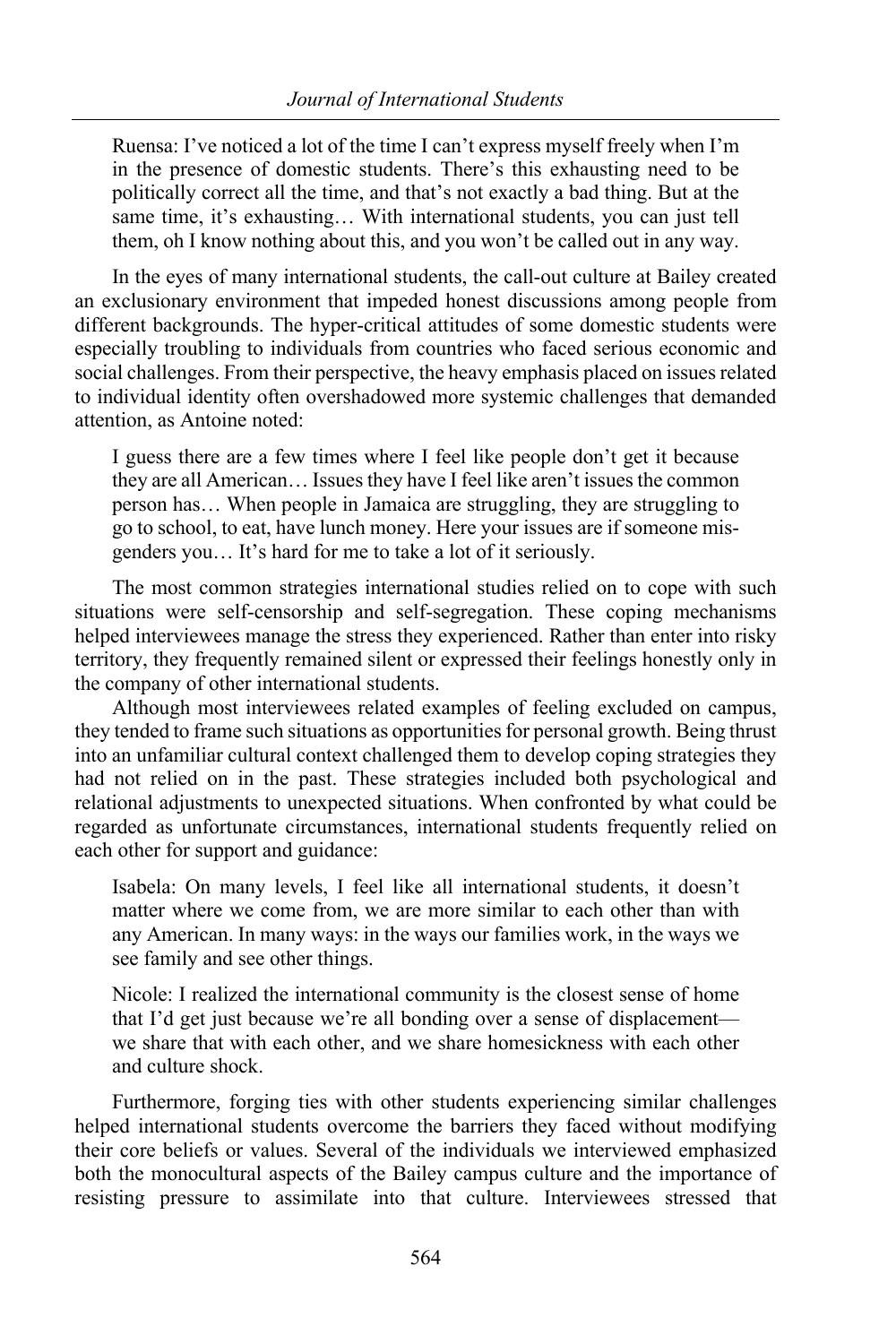internationals students should not feel obliged to sacrifice facets of their identities in an attempt to seem more American:

Rakesh: You don't have to fit in, so don't try to fit in. Don't change yourself. Don't change your language. Don't change the way you speak. Don't change what you [watch] on TV. Don't change what you listen to. Don't be afraid to play your own music in your room. Don't do all of those things. Don't feel like you have to be American to be friends.

Kabir: Be proud of where you're from. A lot of people are scared of getting their identity, though; they'd rather adjust to U.S. stuff. Keep your own mannerisms and your thought processes. That's important. Be yourself and try not to change yourself too much. You'll find your own friend group. You'll find your own niche.

Veronike: I really like how people have the freedom to be whoever they want, wear whatever they want, do whatever they want, not being judged.

#### **DISCUSSION**

Our informants seemed to embrace Bailey's mission, which was reflected in their desire to participate actively in a learning community that celebrated, at least on the surface, diversity of thought and action. In discussing their experiences at Bailey, they spoke in great detail about the social dimensions of their experiences abroad. Although they were motivated to get good grades and develop meaningful relationships with other students, achieving a sense of belonging on campus seemed just as important to most of them.

Interviewees described in detail the benefits of programs such as ISO, informal consultations with OIS staff, and special programs offered throughout the academic year. These activities served two key functions. First, they helped new students navigate institutional structures on campus. For instance, students received valuable information about visas, class registration, and medical services. Second, OIS strengthened connections among international students. Becoming a part of that community mitigated the stresses experienced by new students. Yet international students continued to face challenges long after completing orientation. After becoming acclimated to life at Bailey, most international students sought to integrate themselves more thoroughly into the learning community. Becoming active and respected members of the student body, however, required effort not only of the newcomers but also of domestic students. For this melding of personalities to occur, members of the dominant culture needed to welcome new students into their circles.

Our interview data indicate that domestic students generally treated international students kindly and appeared eager to get to know them at a surface level, but genial interactions did not always produce relationships anchored in mutual trust and respect. Although domestic students did not actively reject attempts by international students to develop close friendships, social norms, cultural reference points, and existing relationships complicated this process. Underlying all of these challenges was a call-out culture that made many international students hesitant to join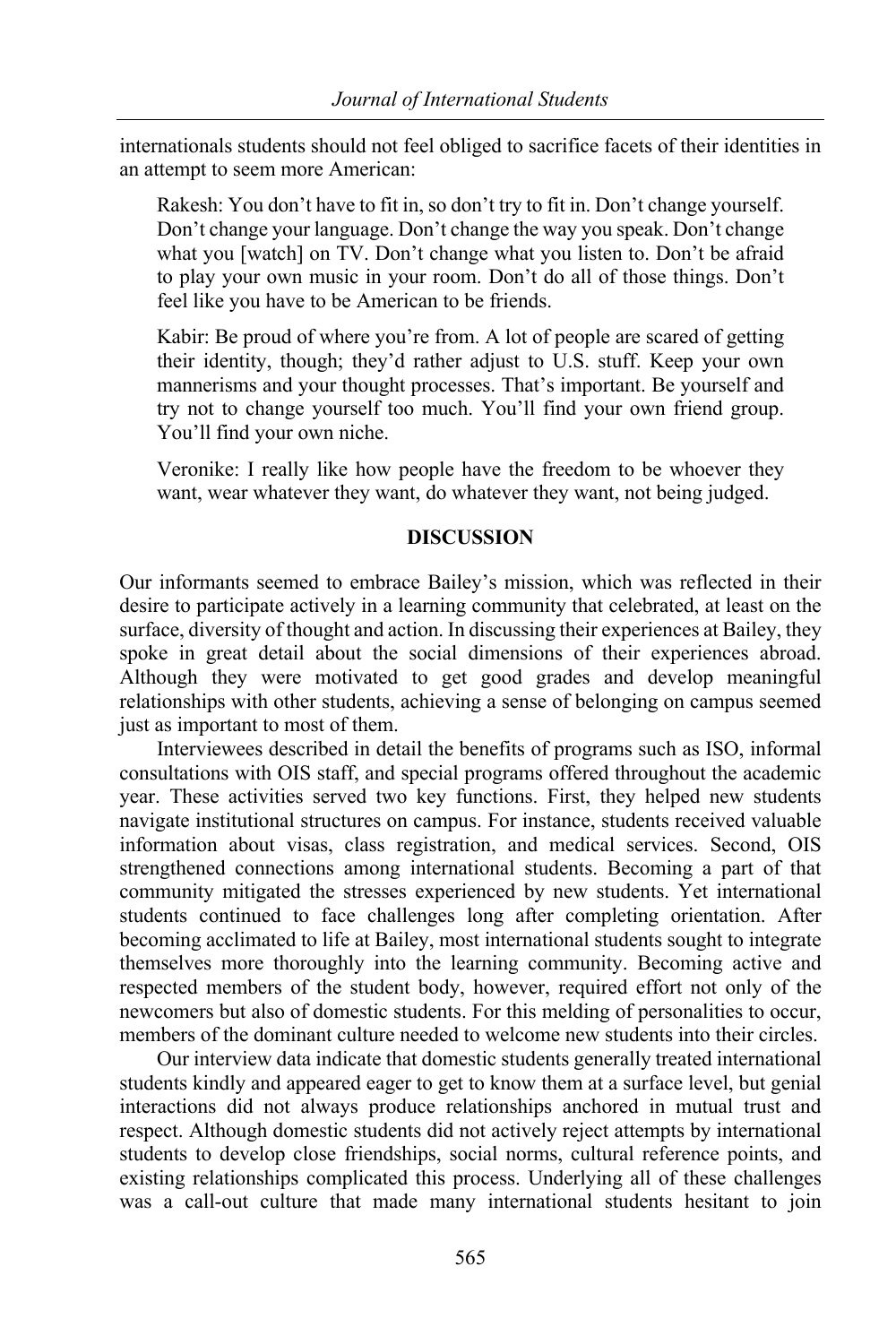conversations focused on politically or socially sensitive topics. Following a pattern highlighted by other researchers (Ward et al., 2001), the international students we interviewed often had trouble developing enduring relationships with domestic students. Rather than draw attention to their unfamiliarity with unstated norms, international students frequently removed themselves, either physically or psychologically, from precarious circumstances. Instead of forging bonds with host country students, they developed a sense of solidarity with other "outsiders."

All of the students we interviewed did initially face some challenges at Bailey. These included common adjustment issues as well as more complex challenges related to finding a sense of place on a campus that purports to embrace diversity, but does not always follow through on that promise. Yet social isolation did not lead to failure for most of our informants, who negotiated problematic conditions to their own benefit. International students at Bailey tended to forge a sense of belonging, despite not having many close friendships with domestic students. Connections to other internationals helped sojourning students adjust to their new surroundings without feeling obligated to discard unique aspects of themselves. This made it possible for them to "integrate" rather than to "assimilate" (Andrade, 2006).

Although many of the students we interviewed were initially disappointed to learn that they would not be warmly welcomed into the dominant culture on campus, they often came to appreciate their social location on campus. Rather than conform to values that conflicted with their own, students like Rakesh advised their peers, "Don't try to fit in. Don't change yourself." The comments expressed by our informants underscore the sense of agency international students developed as they responded to challenging circumstances at a small liberal arts college that did not always recognize their unique perspectives. As Kari remarked, "I feel like I've grown a lot at Bailey. As I said before, I felt like I wouldn't go outside of my comfort zone if I'd stayed at home. … So I feel like, in that sense, in terms of personal growth, I've been really successful."

Although the lived experiences of the students we interviewed rarely matched the images they carried with them when they began first-year orientation, their comments indicated that they did meet many of their goals for studying abroad. In reflecting on their experiences at the college, they provided a wealth of evidence that they had come to "understand, appreciate, and articulate the reality of interdependence among nations" (Knight & Witt, 1995, p. 13). Although that reality was not always comforting, it had prepared them to function in international and intercultural contexts. In negotiating an unfamiliar culture and forming relationships with other sojourners, the international students achieved the objectives of both liberal arts and international education presented in the opening section of this paper.

# **Implications for Further Research**

The findings of this study highlight the unique insights that international students can provide into their own experiences and conditions in their host institutions. Although scholars have begun to pay closer attention to the emic perspectives of the studies they study, more research in this area can deepen understanding of the study abroad experience. Studies that "focus on the social realities created by the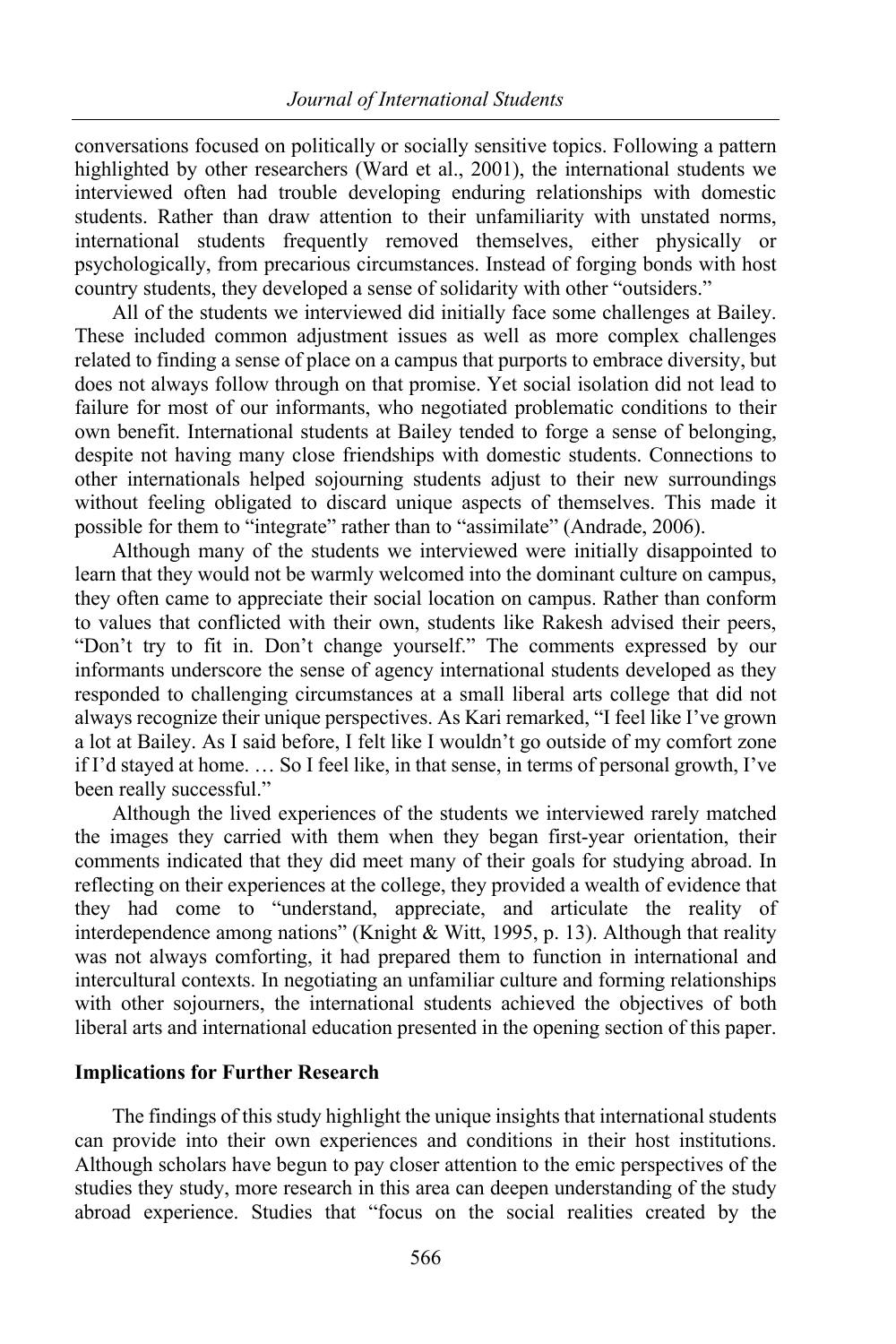participants themselves" (Page & Chahboun, 2019, p. 5) can draw attention to the multiple facets and experiences of a student population that is often depicted as homogeneous. Such qualitative studies have the potential to add multiple layers to conclusions drawn based on large-scale qualitative surveys.

Another way that researchers can enhance the literature is to study students and institutions that have been overlooked. Our analysis emphasizes that international students at liberal arts colleges may enter the process of studying abroad with different backgrounds, expectations, and needs that differ from their peers at large research universities. Studying students who opt to study at universities with unique structural, academic, or demographic features, may generate new perspectives that challenge extant assumptions about the contours of international education. We have not, for instance, come across research that studies international students at singlesex institutions, historically black colleges, or art schools.

# **Limitations**

The primary limitation of this research is its scope. All of the participants attended the same college. Although we opted to focus exclusively undergraduate students, our sample does not represent the array of individuals who attend colleges in the United States or in other English-speaking countries. Students attending public institutions of higher education might face challenges that contrast markedly from the students we surveyed and interviewed for this study. Furthermore, our sample does not mirror Bailey's international student population. Not all nationalities of international students were represented in the sample. All of these factors limit the generalizability of our findings. The ideas presented in this essay might not capture the realities at other undergraduate institutions in the United States or abroad. The conclusions presented in this article are offered with the goal of expanding understanding of the unique experiences of international students who attend on undergraduate liberal arts institution.

#### **CONCLUSION**

This study of the experiences of international students studying at a liberal arts college in the United States confirms the findings of previously published research, but also offers some new insights into this topic. The data we collected underscores the logistical, academic, and personal challenges that students from other countries face when they join an unfamiliar learning community. Studying abroad can produce feelings of instability that make it difficult for students to reach their potential in the classroom. They may also face challenges as they attempt to develop a sense of belonging on campus. Most of the international students who participated in this study indicated that they were succeeding academically. They also expressed high levels of overall satisfaction with their experiences at Bailey College. However, this general sense of contentment masked some underlying tensions tied to campus life for international students at Bailey. Most interviewees did express feelings of connectedness, but the people they felt most attached to and supported by were other international students. International students' descriptions of their place in the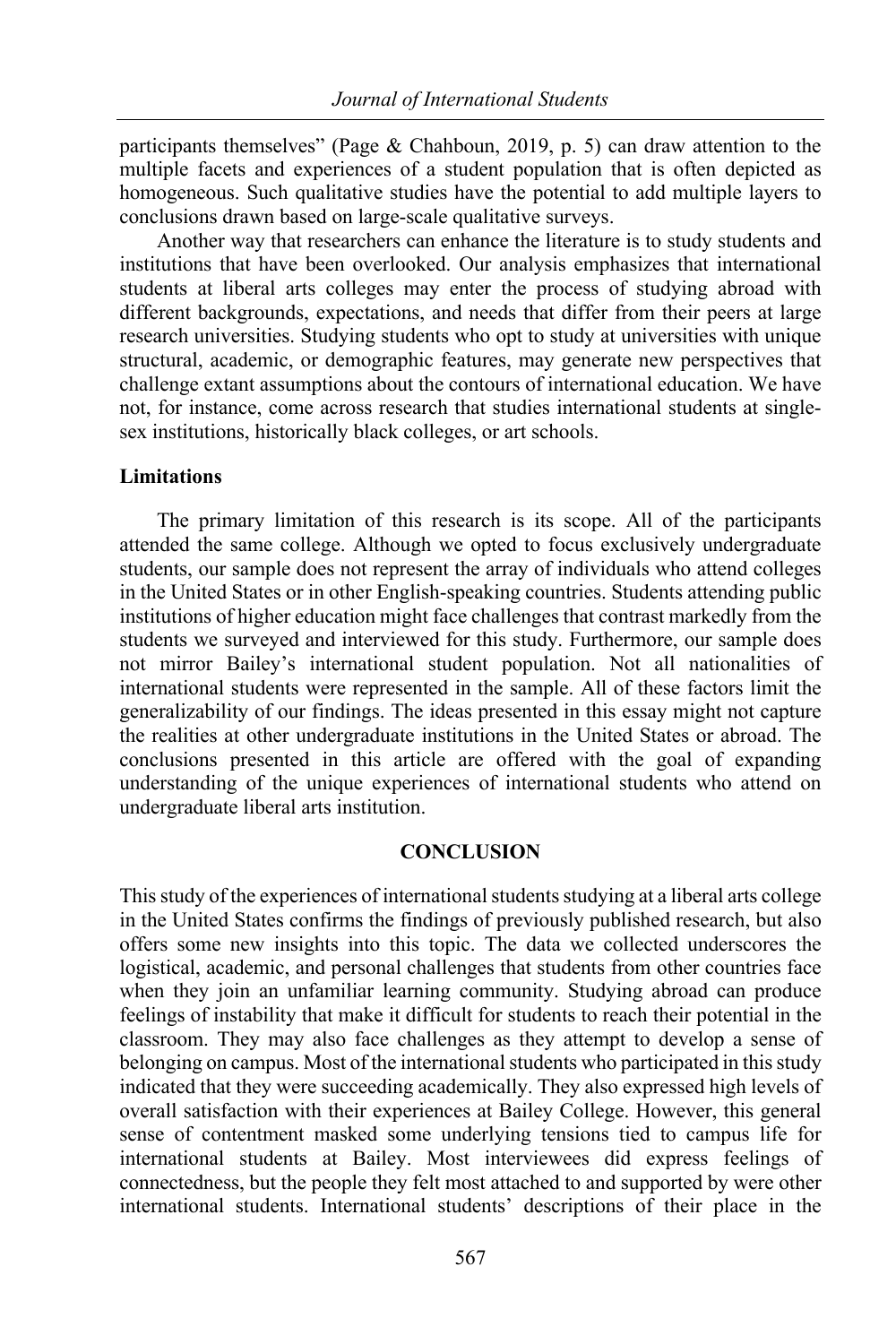learning community indicated they had developed strong affiliations with subcultures of foreign students within an institution that accepted but did not always embrace them. Through relationships forged with other international students, they acquired skills and developed cross-cultural competencies that supported both their immediate needs and long-term goals.

#### **REFERENCES**

- Andrade, M. (2006). International student persistence: Integration or cultural integrity? *Journal of College Student Retention*, *8*(1), 57–81.
- Belford, N. (2017). International students from Melbourne describing their crosscultural transitions experiences: Culture shock, social interaction, and friendship development. *Journal of International Students*, *7*(3), 499–521.
- Bittencourt, T., Johnston, C., Adjel, M., & Seithers, L. (2019). "We see the world different now": Remapping assumptions about international student adaptation. *Journal of Studies in International Education*. doi:10.1177/1028315319861366
- Brown, L. (2009). A failure of communication on the cross-cultural campus. *Journal of Studies in International Education*, *13*(4), 439–454.
- DeVita, G. (2007). Taking stock: An appraisal of the literature on internationalising higher education learning. In E. Jones & S. Brown (Eds.), *Internationalizing higher education* (p. 154–167). Routledge.
- Fetterman, D. M. (1989). *Ethnography step by step*. Sage.
- Fox, H. (1994). *Listening to the world: Cultural issues in academic writing*. National Council of Teachers of English.
- Hersh, R. H. (2000). Generating ideals and transforming lives. In S. Koblik & S. Graubard (Eds.), *Distinctively American: The residential liberal arts colleges* (pp. 151–172)*.* The American Academy of Arts and Sciences.
- Hill, C. (2012). *Consensual qualitative research: A practical resource for investigating social science phenomena*. APA Books.
- Institute of International Education. (2019). *Open Doors Report on International Educational Exchange*. http://www.iie.org/opendoors.
- Jones, D. (2013). Cosmopolitans and 'cliques': Everyday socialisation amongst Tamil students and young professional migrants to the UK. *Ethnicities*, *13*(4), 420–437.
- Knight, J., & de Wit, H. (1995). Strategies for internationalisation of higher education: Historical and conceptual perspectives. In H. de Wit (Ed.), *Strategies for the internationalisation of higher education* (pp. 1-29). EAIE Secretariat.
- Koblik, S., & Graubard, S. (Eds.). (2000). *Distinctively American: The residential liberal arts colleges.* The American Academy of Arts and Sciences.
- Leask, B. (2009). Using formal and informal curricula to improve interactions between home and international students. *Journal of Studies in International Education*, *13*(2), 205–221.
- Leask, B., & Carroll, J. (2011). Moving beyond 'wishing and hoping': Internationalization and student experiences of inclusion and engagement. *Higher Education Research & Development*, *30*(5), 647–659.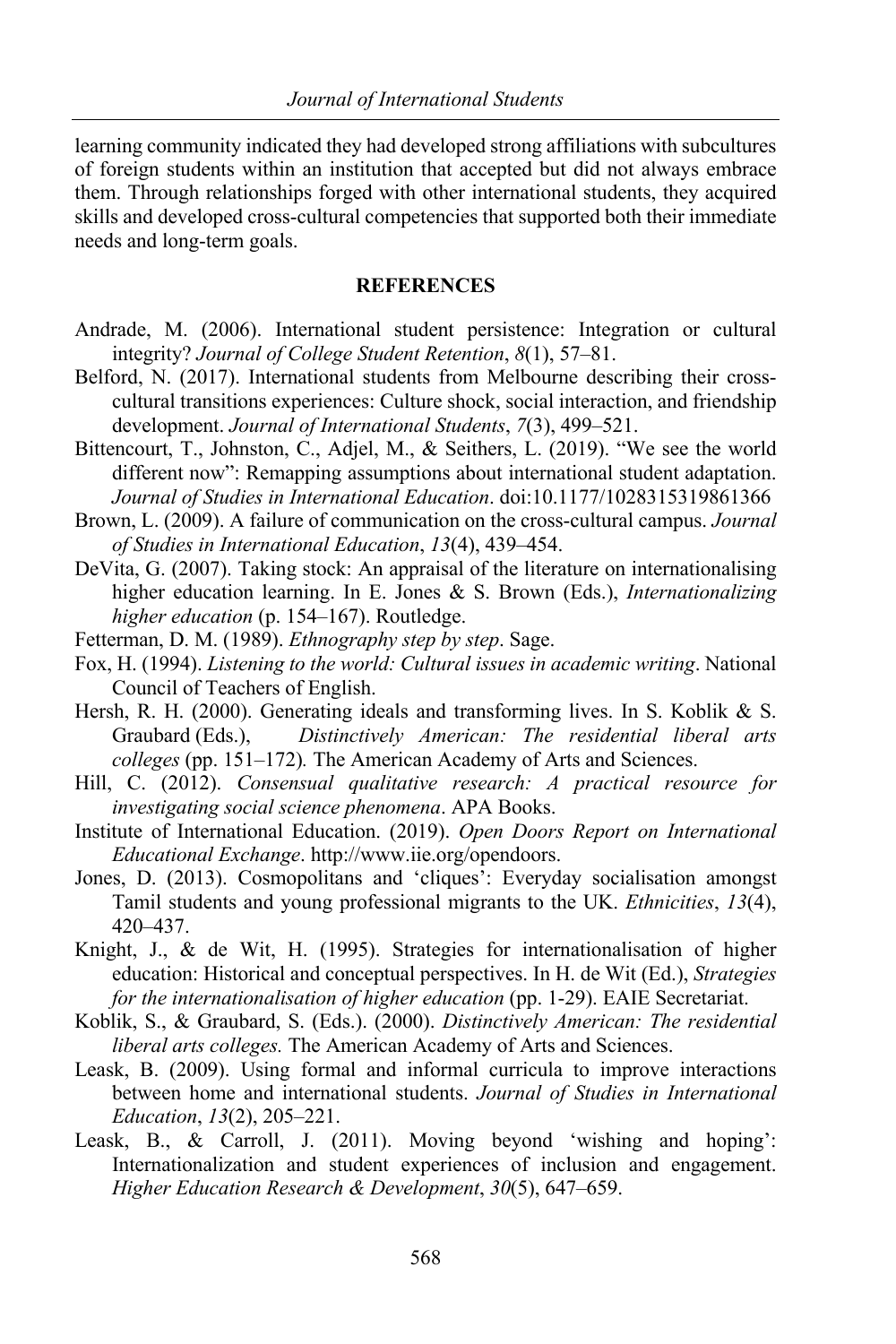- Leder, G., & Forgasz, H. (2004). Australian and international mature students: The daily challenges. *Higher Education Research and Development*, *23*(2), 183–198.
- Lee, J. L., & Rice, C. (2007). Welcome to America? International student perceptions of discrimination. *Higher Education*, *53*(3), 381–409.
- Leong, P. (2015). Coming to America: Assessing the patterns of acculturation, friendship formation, and the academic experiences of international students at a U.S. college. *Journal of International Students*, *5*(4), 459–474.
- Montgomery, C., & McDowell, L. (2009). Social networks and the international students experience: a community of practice? *Journal of Studies in International Education*, *13*(4), 455–466.
- Organisation for Economic Development and Cooperation. (2014). *Education at a Glance 2014*. http://www.oecd.org/education/Education-at-a-Glance-2014.pdf
- Page, A. G., & Chahboun, S. (2019). Emerging empowerment of international students: How international student literature has shifted to include the students' voices. *Higher Education*, *78*(3), 871–885.
- Patton, M. Q. (1990). *Qualitative evaluation and research methods* (2nd ed.). Sage.
- Rizvi, F. (2005). International education and the production of cosmopolitan identities. *RIHE International Publication Series*, *9*, 77–92*.*
- Thompson, B., Vivino, B., & Hill, C. (2012). Coding the data: Domains and core ideas. In C. Hill (Ed.), *Consensual qualitative research: A practical resource for investigating social science phenomena* (pp. 103–116). American Psychological Association.
- Volet, S. E., & Ang, G. (1998). Culturally mixed groups on international campuses: An opportunity for inter-cultural learning. *Higher Education Research & Development*, *17*(1), 5–23.
- Ward, C., Bochner, S., & Furnham, A. (2001). *The psychology of culture shock*. Routledge.
- Watkins, D. A., & Biggs, J. B. (Eds.). (1996). *Hong Kong secondary school learners: A developmental perspective*. Comparative Education Research Center and the Australian Council for Educational Research.
- Weikala, T., & Watkins, C. (2008). *Improving intercultural learning experiences in higher education: Responding to cultural scripts for learning*. Institute of Education.
- Wilkinson, D., & Birmingham, P. (2003). *Using research instruments: A guide for researchers*. Routledge-Falmer.
- Zhou, U., Frey, C., & Bang, H. (2011) Understanding of international graduate students' academic adaptation to a U.S. graduate school. *International Education*, *41*(1), 76–94.

**CHRISTOPHER BJORK,** PhD, is a professor in the Education Department at Vassar College. His research focuses on the translation and implementation of education reform, education reform in Asia, and high stakes testing. Email: chbjork@vassar.edu.